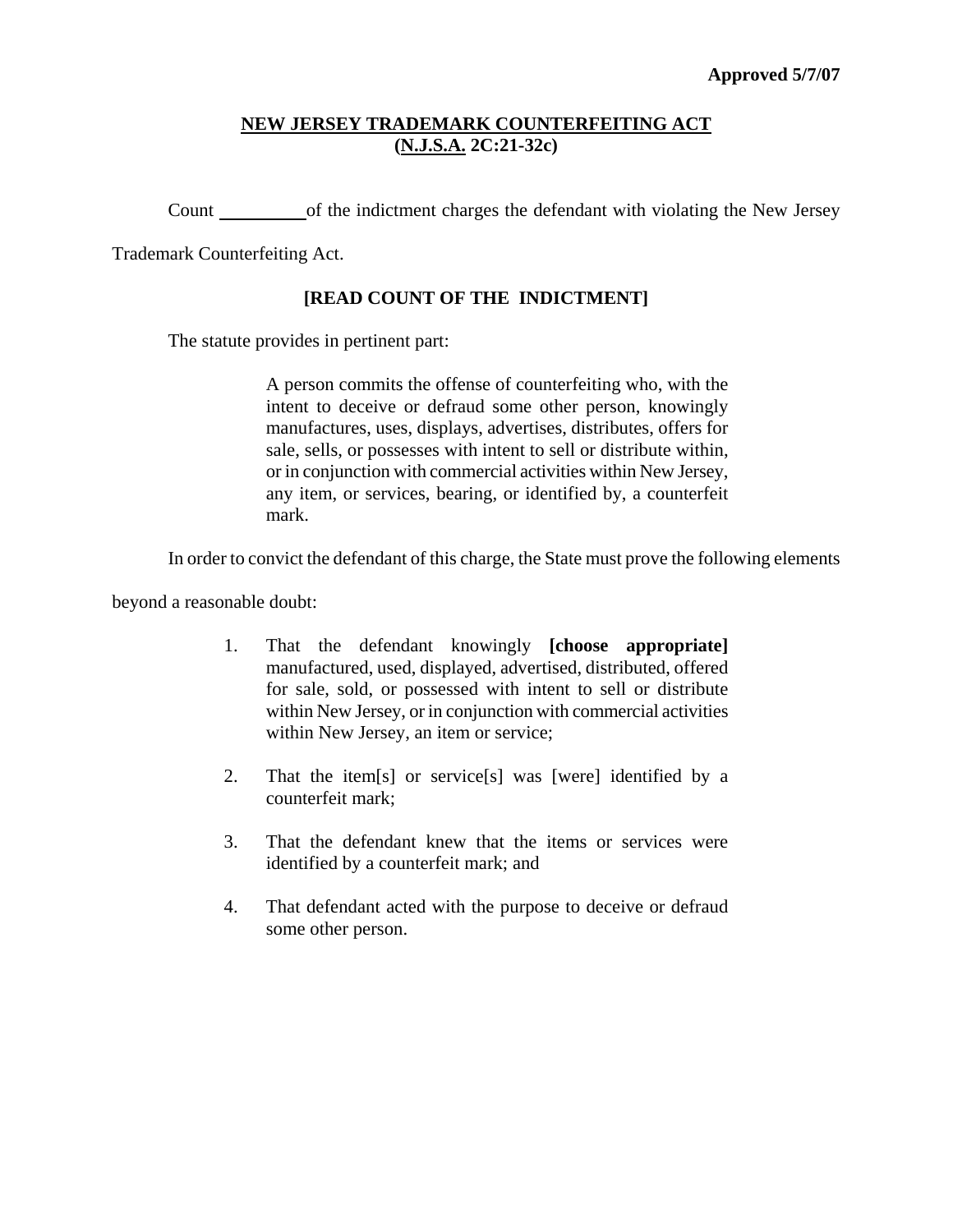#### **NEW JERSEY TRADEMARK COUNTERFEITING ACT (N.J.S.A. 2C:21-32c) Page 2 of 5**

The first element that the State must prove beyond a reasonable doubt is that defendant knowingly **[choose appropriate]** manufactured, used, displayed, advertised, distributed, offered for sale, sold, or possessed with intent to sell or distribute within New Jersey, or in conjunction with commercial activities within New Jersey, an item or service.

A person acts knowingly with respect to the nature of his/her conduct or the attendant circumstances if he/she is aware that the conduct is of that nature or that such circumstances exist or the person is aware of a high probability of their existence. A person acts knowingly with respect to a result of the conduct if he/she is aware that it is practically certain that the conduct will cause such result. "Knowing," "with knowledge," or equivalent terms have the same meaning. Knowledge is a condition of the mind. It cannot be seen. It can only be determined by inference from the defendant's conduct, words or acts. A state of mind is rarely susceptible of direct proof but must ordinarily be inferred from the facts. Therefore, it is not necessary that the State produce witnesses to testify that an accused said that he/she had a certain state of mind when he/she did a particular thing. It is within your power to find that such proof has been furnished beyond a reasonable doubt by inference which may arise from the nature of his/her acts and conduct and from all he/she said and did at the particular time and place and from all the surrounding circumstances established by the evidence.

The second element that the State must prove beyond a reasonable doubt is that the item[s] or service[s] was [were] identified by a counterfeit mark.

Counterfeit mark means a spurious mark that is identical with or substantially indistinguishable from a genuine mark that is registered on the principal register in the United States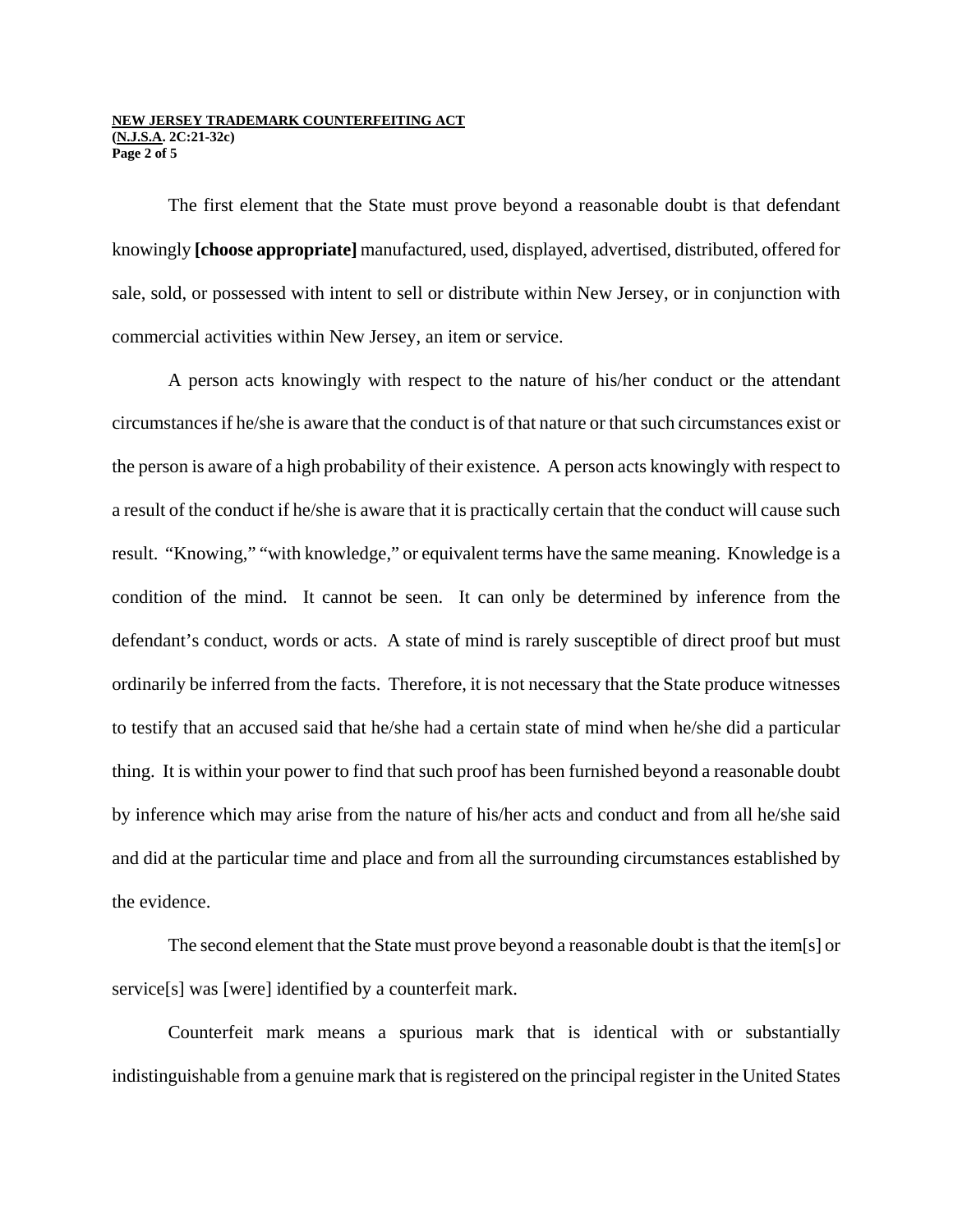#### **NEW JERSEY TRADEMARK COUNTERFEITING ACT (N.J.S.A. 2C:21-32c) Page 3 of 5**

Patent and Trademark Office or registered in the New Jersey Secretary of State's office or a spurious mark that is identical with or substantially indistinguishable from the words, names, symbols, emblems, signs, insignias or any combination thereof, of the United States Olympic Committee or the International Olympic Committee; and that is used or is intended to be used on, or in conjunction with, goods or services for which the genuine mark is registered and in use.<sup>[1](#page-2-0)</sup>

The third element that the State must prove beyond a reasonable doubt is that the defendant knew that the item[s] or service[s] were identified by a counterfeit mark. "Knowing," "with knowledge," or equivalent terms have the same meaning as I earlier explained.

The fourth element that the State must prove beyond a reasonable doubt is that defendant acted with the intent to deceive or defraud some other person. That is that the defendant had the purpose to deceive or defraud some other person. A person acts purposely with respect to the nature of his/her conduct or a result of his/her conduct if it is the person's conscious object to engage in conduct of that nature or to cause such a result. A person acts purposely if he/she means to act in a certain way or to cause a certain result. A person acts purposely with respect to attendant circumstances if the person is aware of the existence of such circumstances or believes or hopes that they exist.

Purpose refers to a condition of the mind. It cannot be seen. Often, it can be determined only by inferences from conduct, words or acts. It is not necessary, therefore, for the state to produce witnesses to testify that defendant stated, for example, that his purpose was to deceive or defraud some other person. It is within your power to find that proof of a state of mind has been furnished

<span id="page-2-0"></span> $\mathbf{1}$ N.J.S.A. 2C:21-32b(1).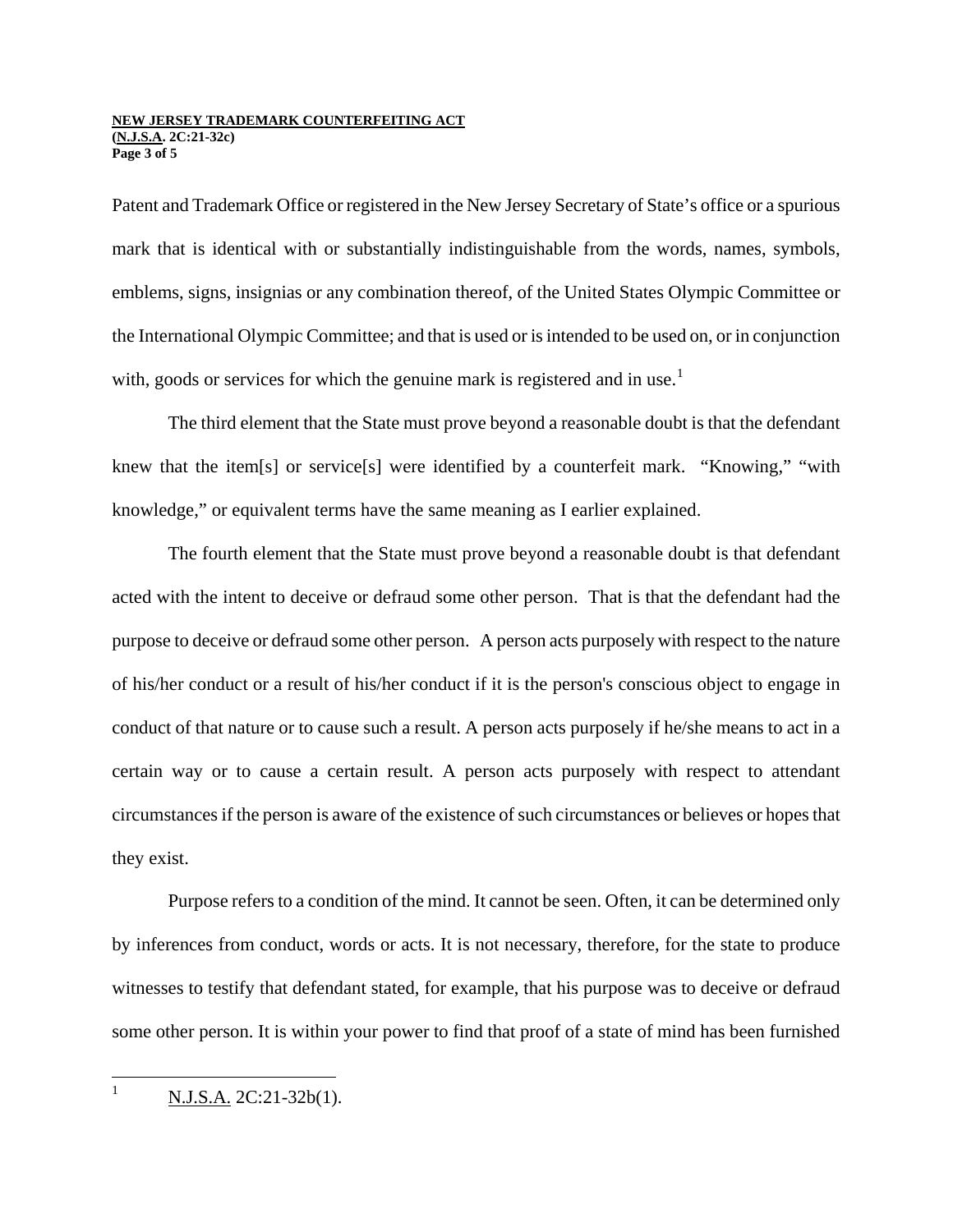### **NEW JERSEY TRADEMARK COUNTERFEITING ACT (N.J.S.A. 2C:21-32c) Page 4 of 5**

beyond a reasonable doubt by inference which may arise from the nature of the acts and the surrounding circumstances. Defendant's conduct and everything done or said by him/her preceding, connected with, and immediately succeeding his/her actions are among the circumstances to be considered. A person who has in his/her possession or under his/her control more than 25 items bearing a counterfeit mark you may infer to have violated this section. However, you are never required or compelled to draw this inference. It is your exclusive province to determine whether the facts and circumstances shown by the evidence support any inference and you are always free to accept them or reject them if you wish.

If you find that the State has failed to prove any of the four elements beyond a reasonable doubt then you must find the defendant not guilty of the crime charged.

On the other hand, if you find that the State has proven all four elements beyond a reasonable doubt, then you must find the defendant guilty of the crime charged.

If you find the defendant guilty beyond a reasonable doubt you must then determine whether the State has proven beyond a reasonable doubt if the offense involved:

## **[CHARGE AS APPLICABLE]**

100 or more but fewer than 1000 items, or a total retail value of \$1,000.00 or more but less than \$15,000.00 bearing a counterfeit mark, or services identified by a counterfeit mark; or 1000 or more items, or a retail value of \$15,000.00 or more bearing a counterfeit mark or services identified by a counterfeit mark.

For purposes of this offense retail value means the counterfeiter's regular selling price for the